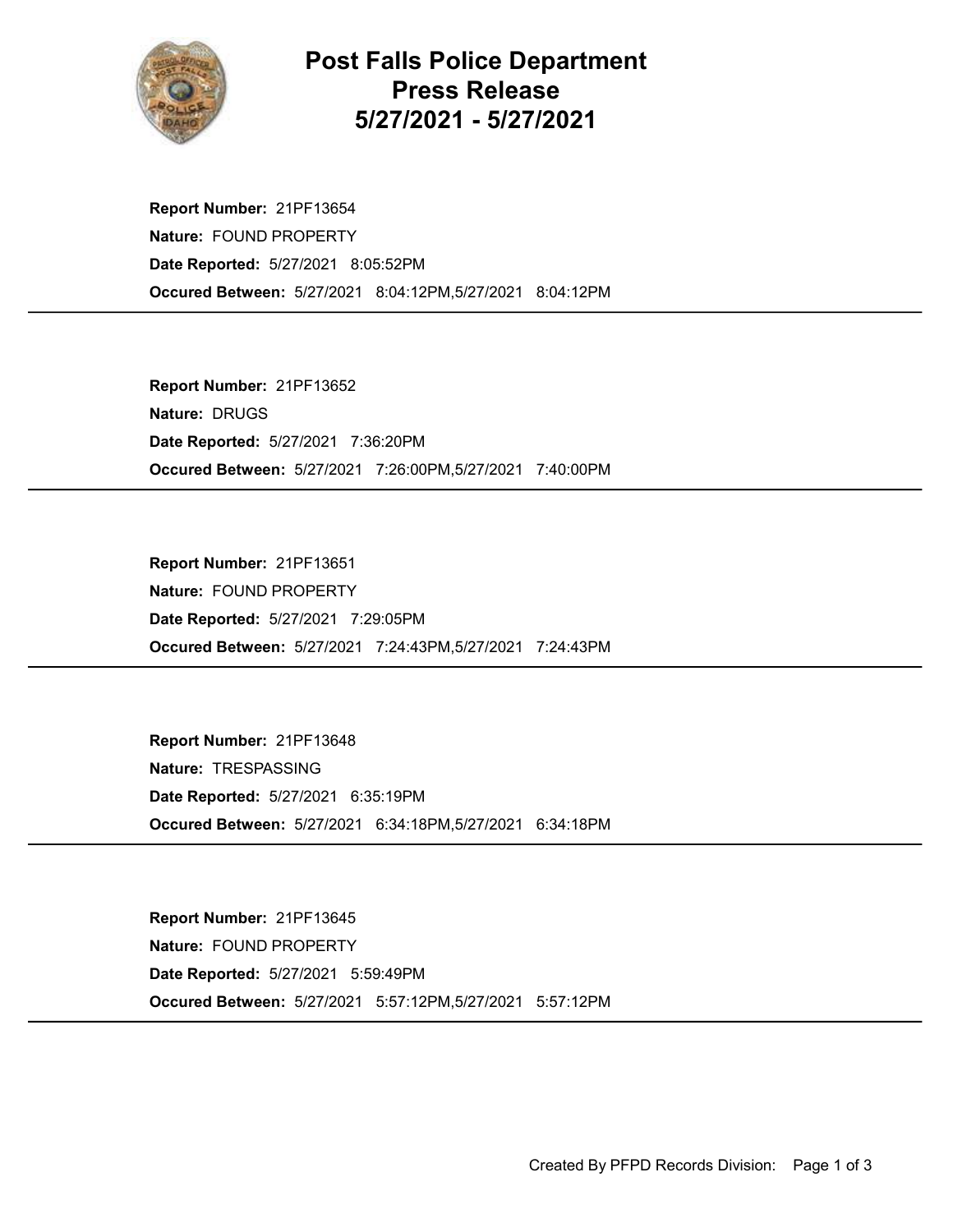Occured Between: 5/26/2021 8:00:00AM,5/27/2021 4:00:00PM Report Number: 21PF13639 Nature: MAL INJURY Date Reported: 5/27/2021 5:18:58PM

Occured Between: 5/27/2021 4:49:02PM,5/27/2021 4:49:02PM Report Number: 21PF13636 Nature: THEFT Date Reported: 5/27/2021 4:53:00PM

Occured Between: 5/27/2021 4:45:48PM,5/27/2021 4:45:48PM Report Number: 21PF13635 Nature: THEFT Date Reported: 5/27/2021 4:48:18PM

Occured Between: 5/27/2021 2:56:01PM,5/27/2021 2:56:01PM Report Number: 21PF13623 Nature: SEX OFFENSE Date Reported: 5/27/2021 2:57:10PM

Occured Between: 5/27/2021 1:24:33PM,5/27/2021 1:24:33PM Report Number: 21PF13605 Nature: FOUND PROPERTY Date Reported: 5/27/2021 1:26:30PM

Occured Between: 5/27/2021 1:19:52PM,5/27/2021 1:19:52PM Report Number: 21PF13602 Nature: SEX OFFENSE Date Reported: 5/27/2021 1:19:52PM